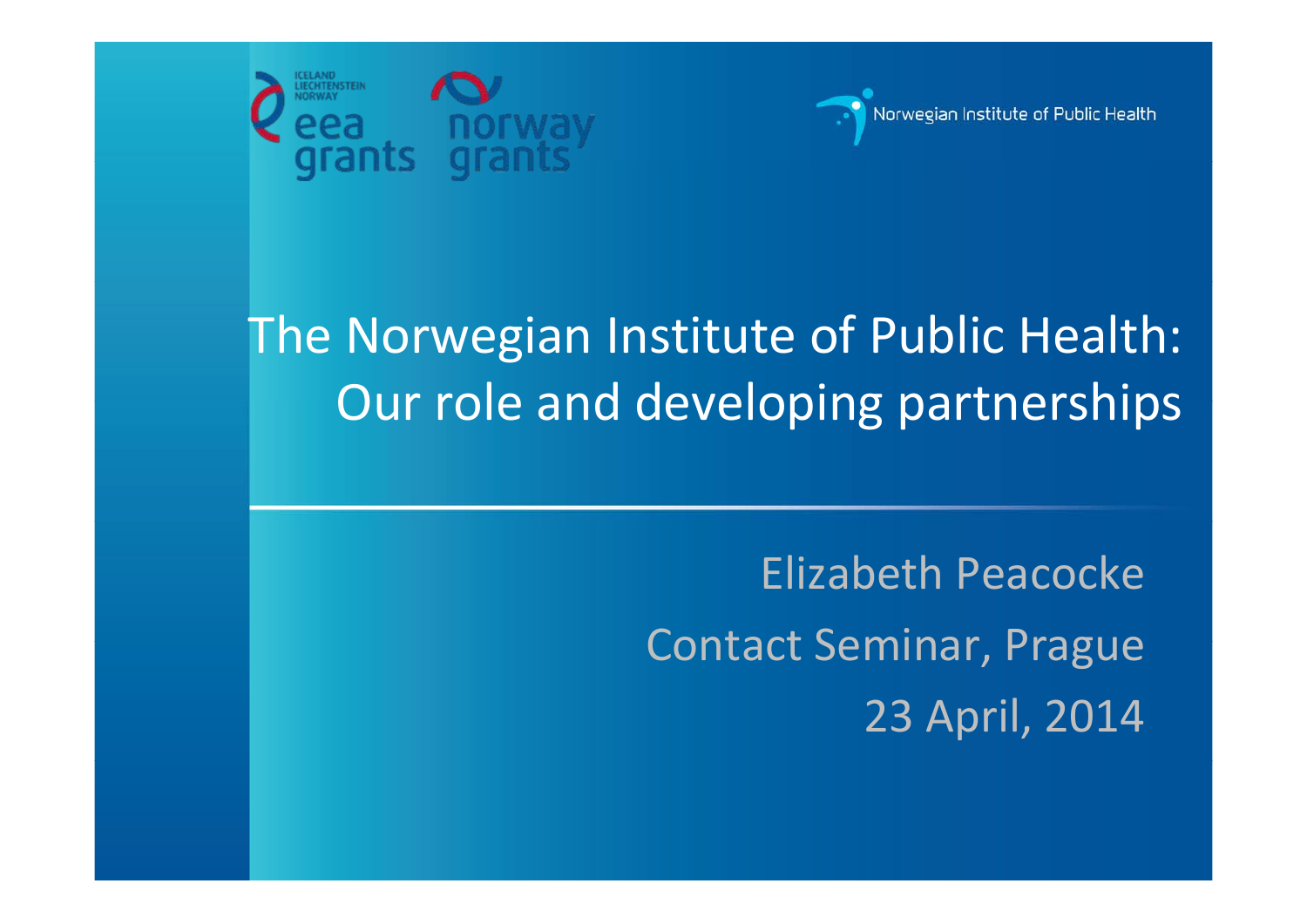



# **Aims of the programme**

We work to support these aims:

- $-$  To reduce health inequalities in the participating countries
- $\mathcal{L}_{\mathcal{A}}$  , and the set of  $\mathcal{L}_{\mathcal{A}}$  To improve Public Health in the participating countries
- To improve bilateral relations between the Beneficiary States and the Donor States **– mainly through supporting partnerships**

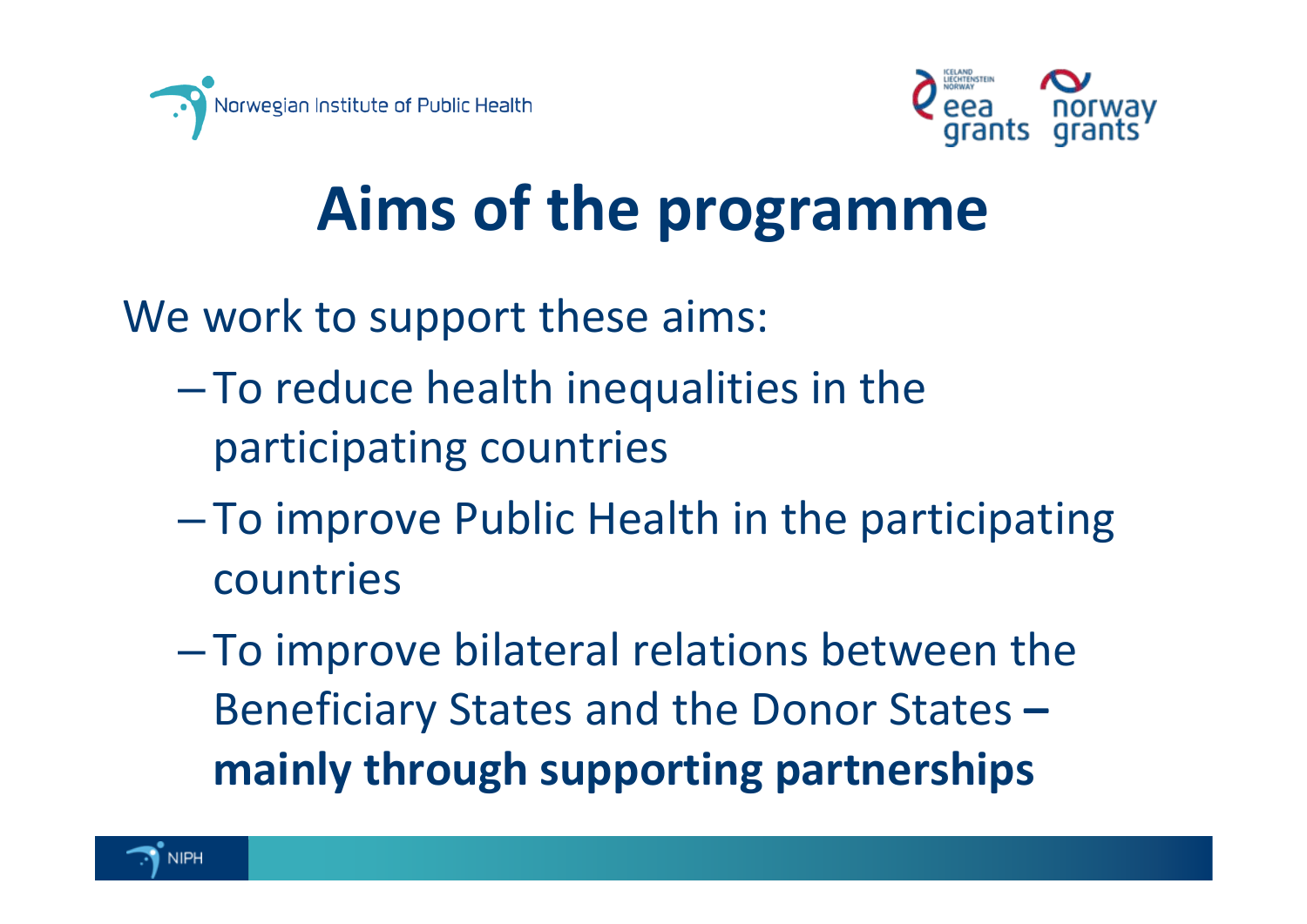



#### **Our role as <sup>a</sup> Donor Programme Partner**



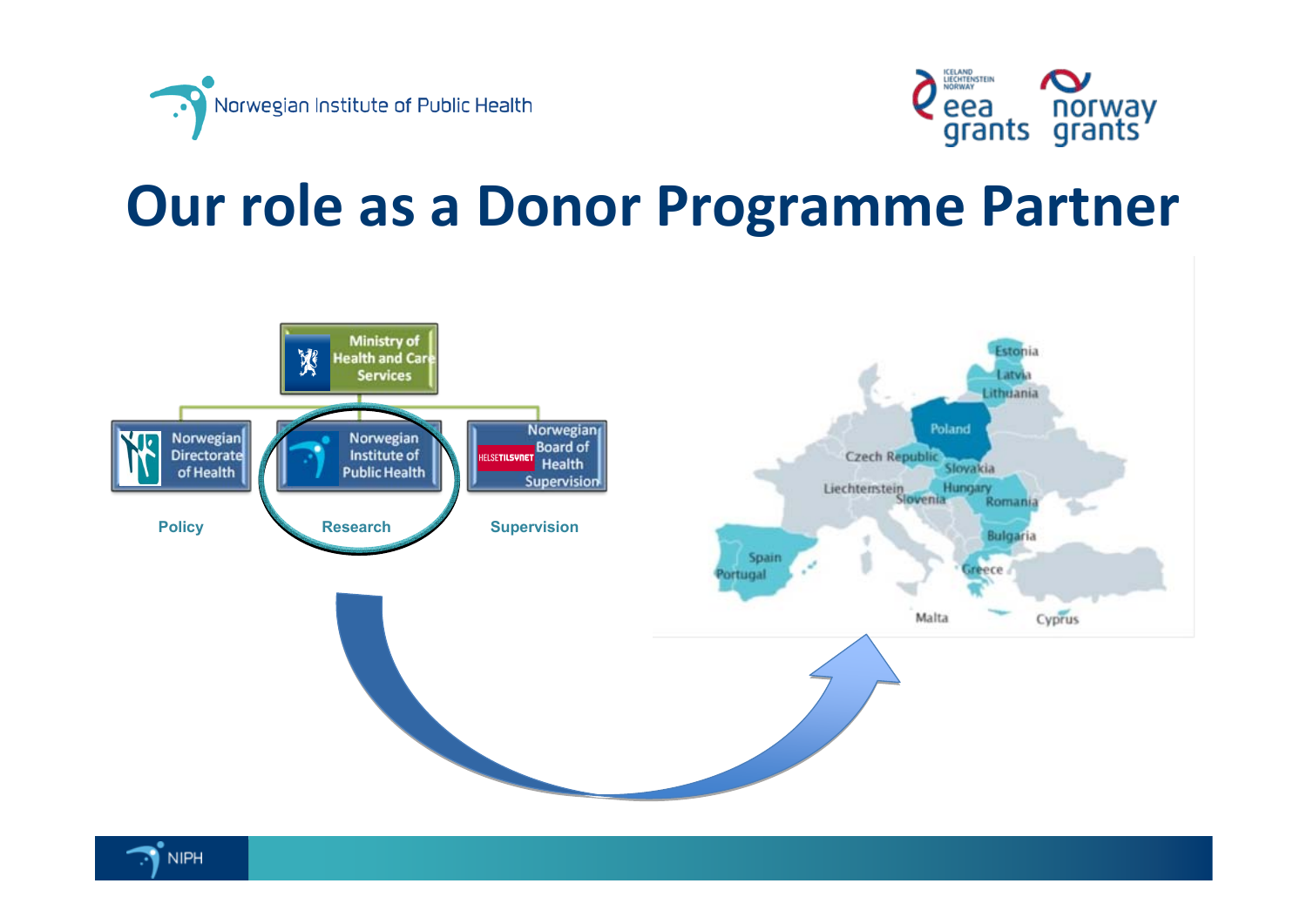



#### **Our role as <sup>a</sup> Donor Programme Partner**

- Provide evidence-based advice to support public health programmes under EEA/Norway grants.
- An administrative role working with partner countries under the Framework Agreement
- Assist linking experts from Norway with experts implementing public health programmes.

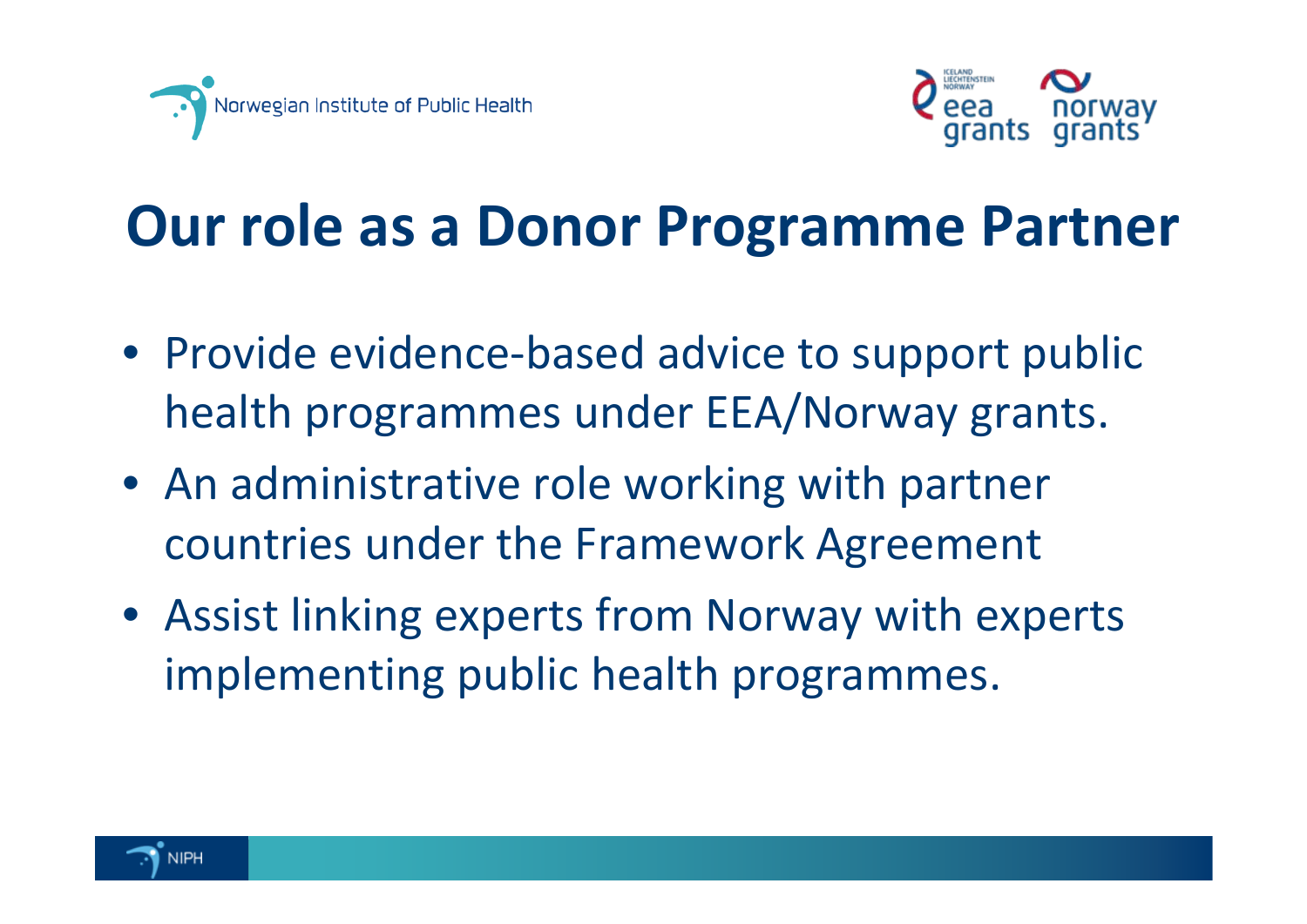



### **Linking experts**



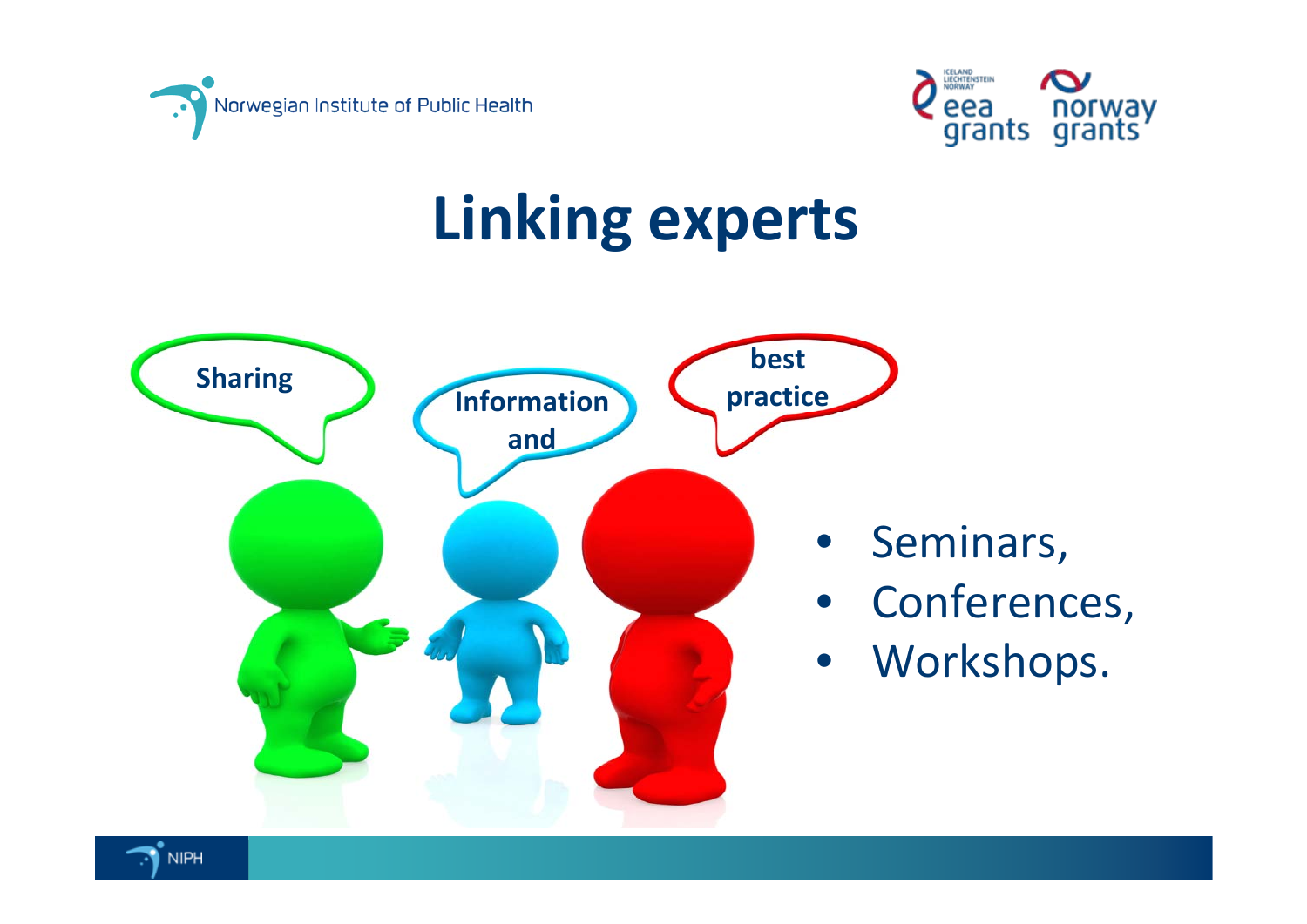

# **Different opportunities**

- • Study visits to and from EEA countries
- • Expert exchange/sharing of knowledge
	- Secondment?

 $\bullet$ 

•

A partnership agreement



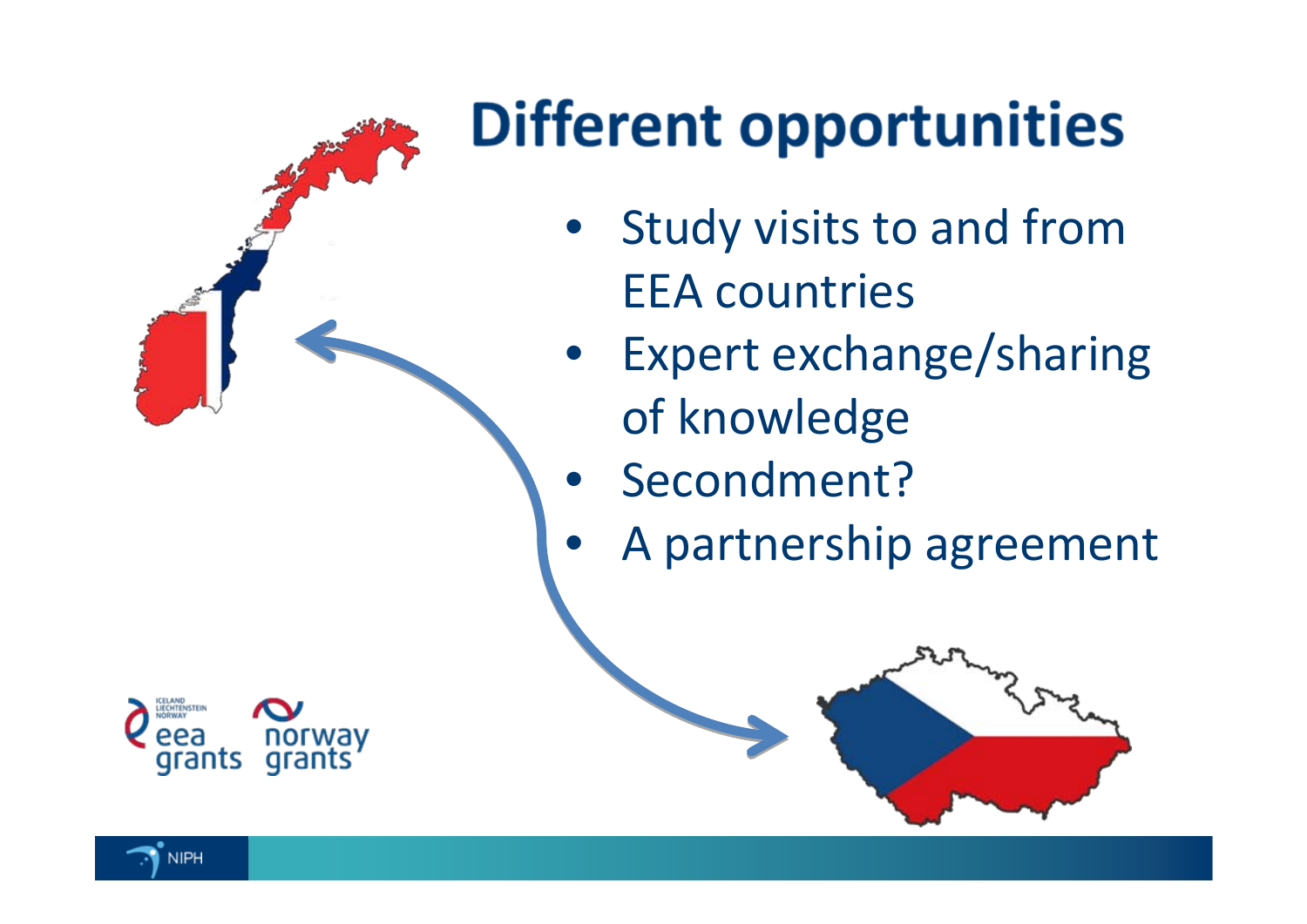



## **Working together**

"Your corn is ripe today; mine will be so tomorrow. 'Tis profitable for us both, that I should labour with you today, and that you should aid me tomorrow." —David Hume philosopher (1711‐1776)

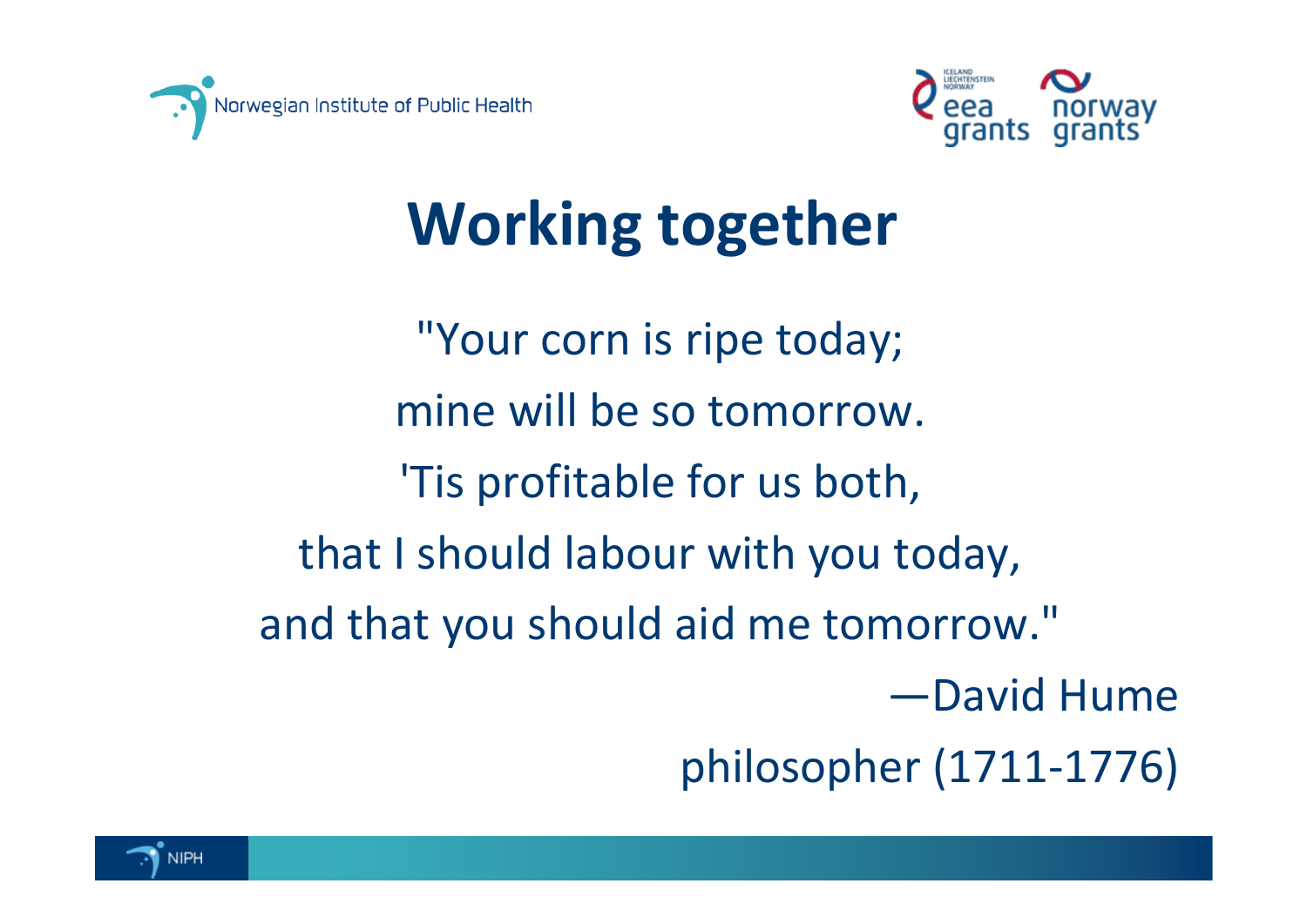



## **Success factors with partnerships**

- Research the relevant sector in Norway to narrow your search ( including using google translate).
- Approach your embassy, Norwegian Institute of Public Health, or NGO portal (http://www.ngonorway.org)
- Make contacts with organisations best suited to you.

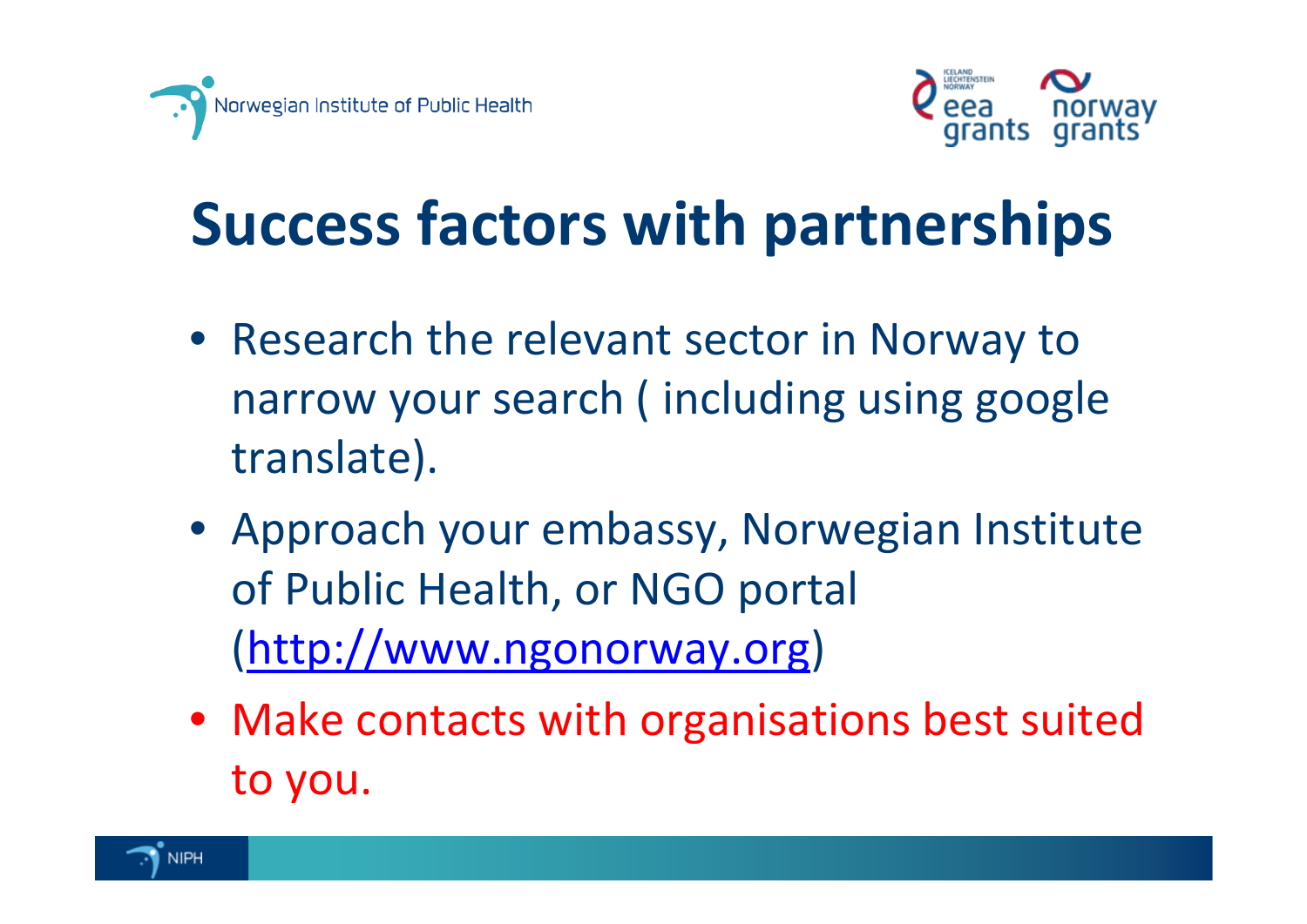



### **Other success factors…**

- •• Be as specific as possible
- $\bullet$  Clearly state what you expect
	- o What is your project?
	- o What do you want assistance with?
	- o How much time?
	- o Lists of activities
	- oHighlight opportunities for them
	- o Any costs that they may incur.